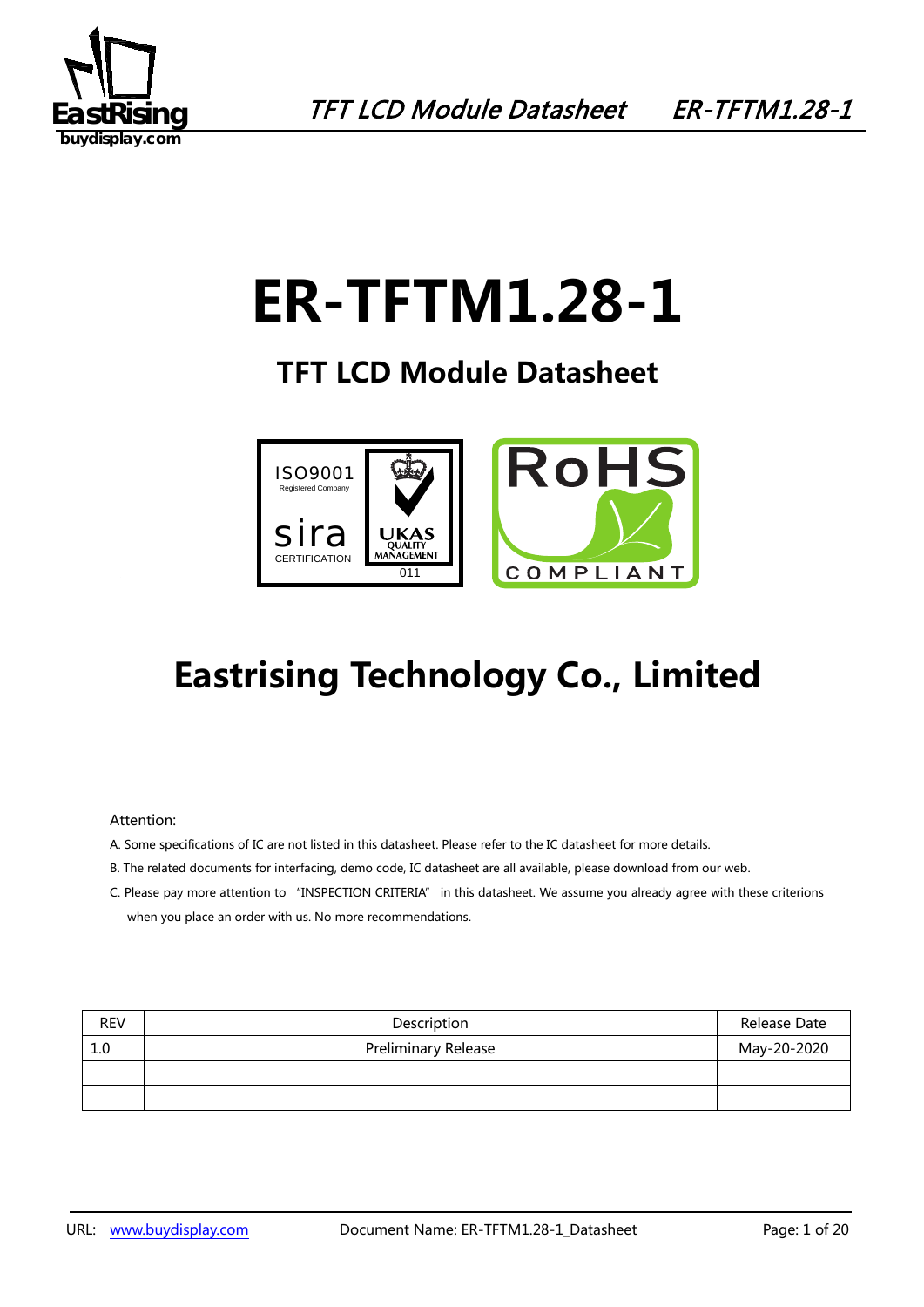

## **CONTENTS**

|  | 04<br>04 |
|--|----------|
|  |          |
|  |          |
|  |          |
|  | 06       |
|  |          |
|  |          |
|  |          |
|  |          |
|  |          |
|  |          |
|  |          |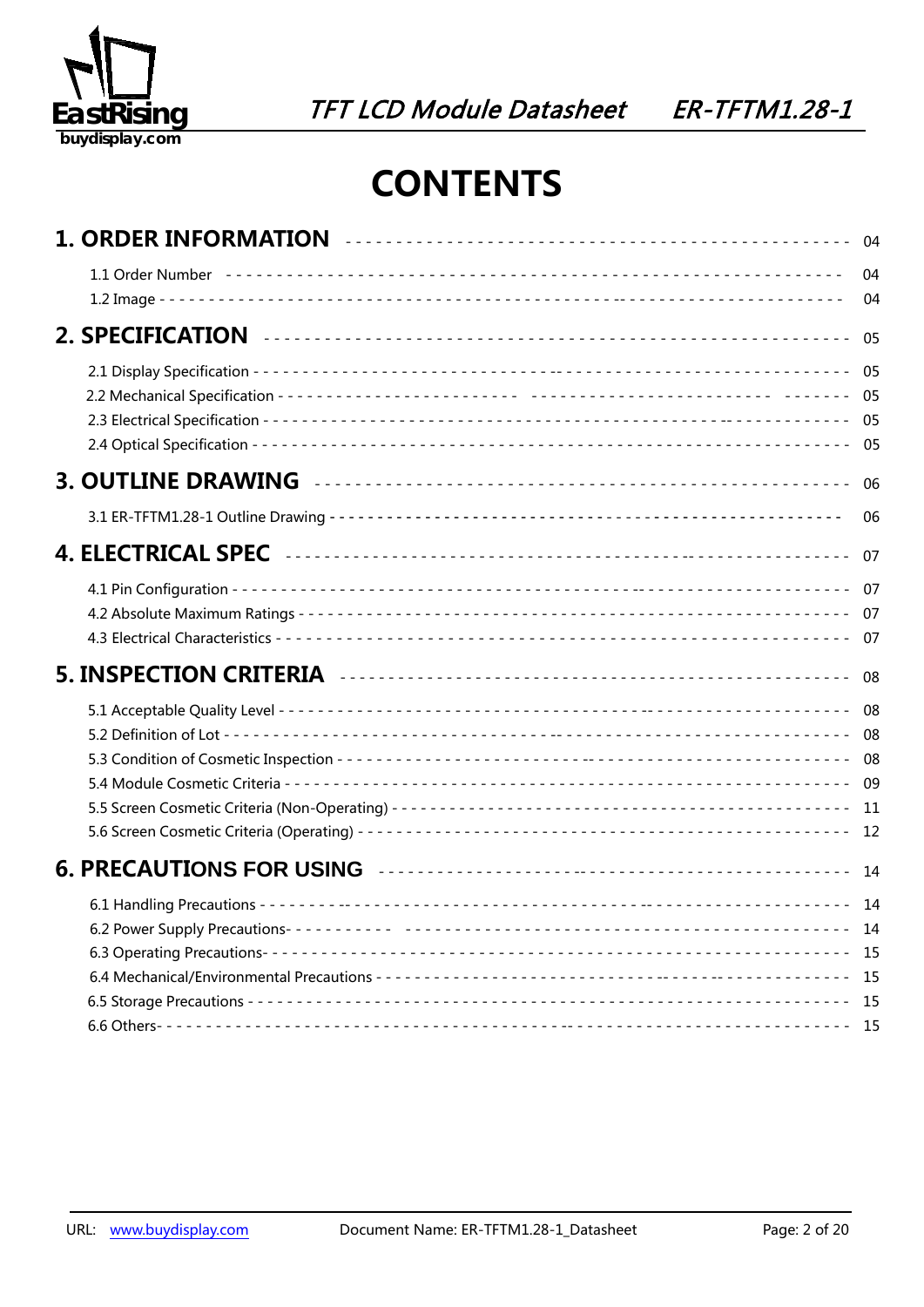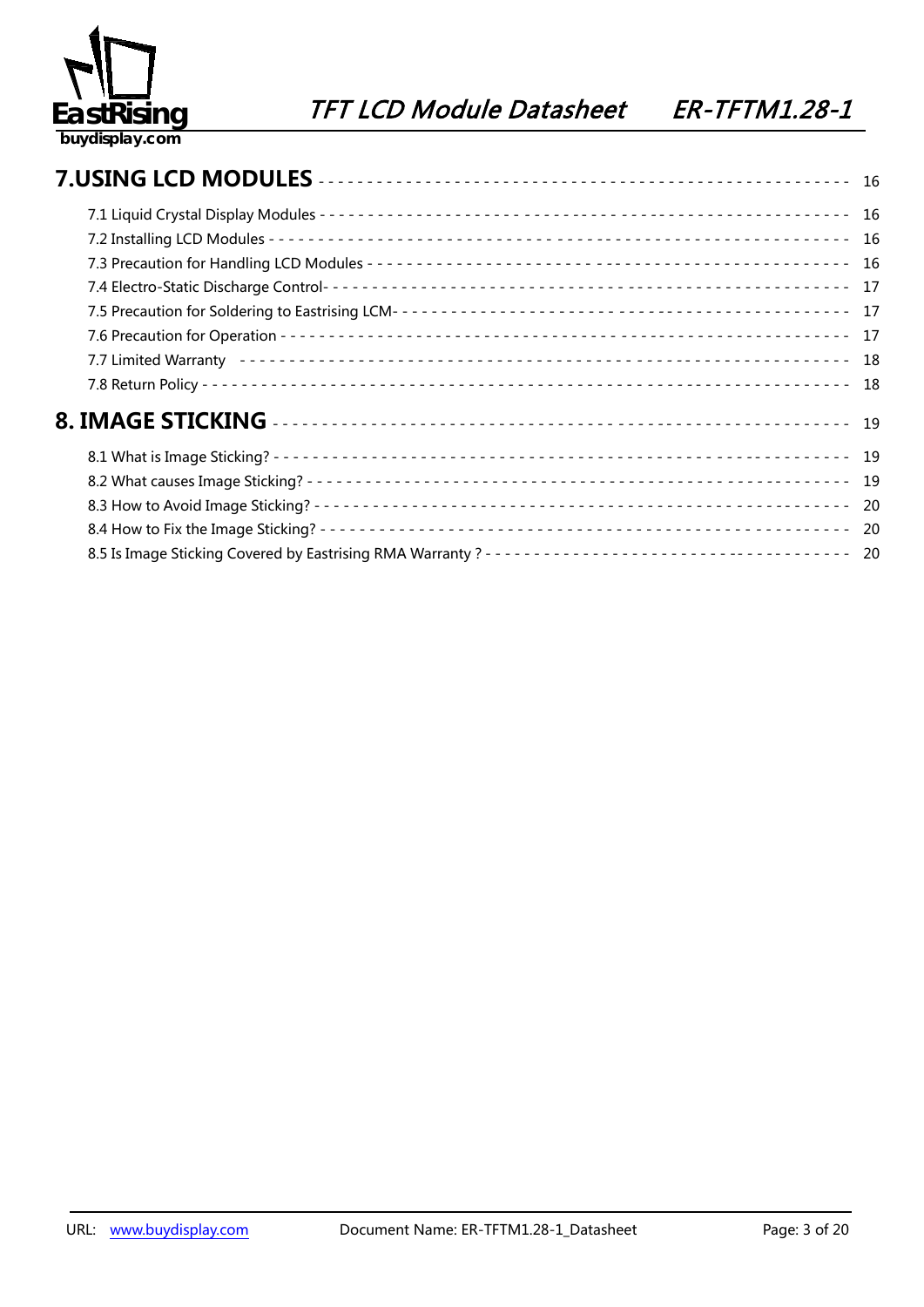

### **1. ORDERING INFORMATION**

### 1.1 Order Number

| Order Number  | <b>Description</b>                              |
|---------------|-------------------------------------------------|
| ER-TFTM1.28-1 | 1.28 inch TFT Display Panel with Breakout Board |

### 1.2 Image

### ER-TFTM1.28-1 ↓

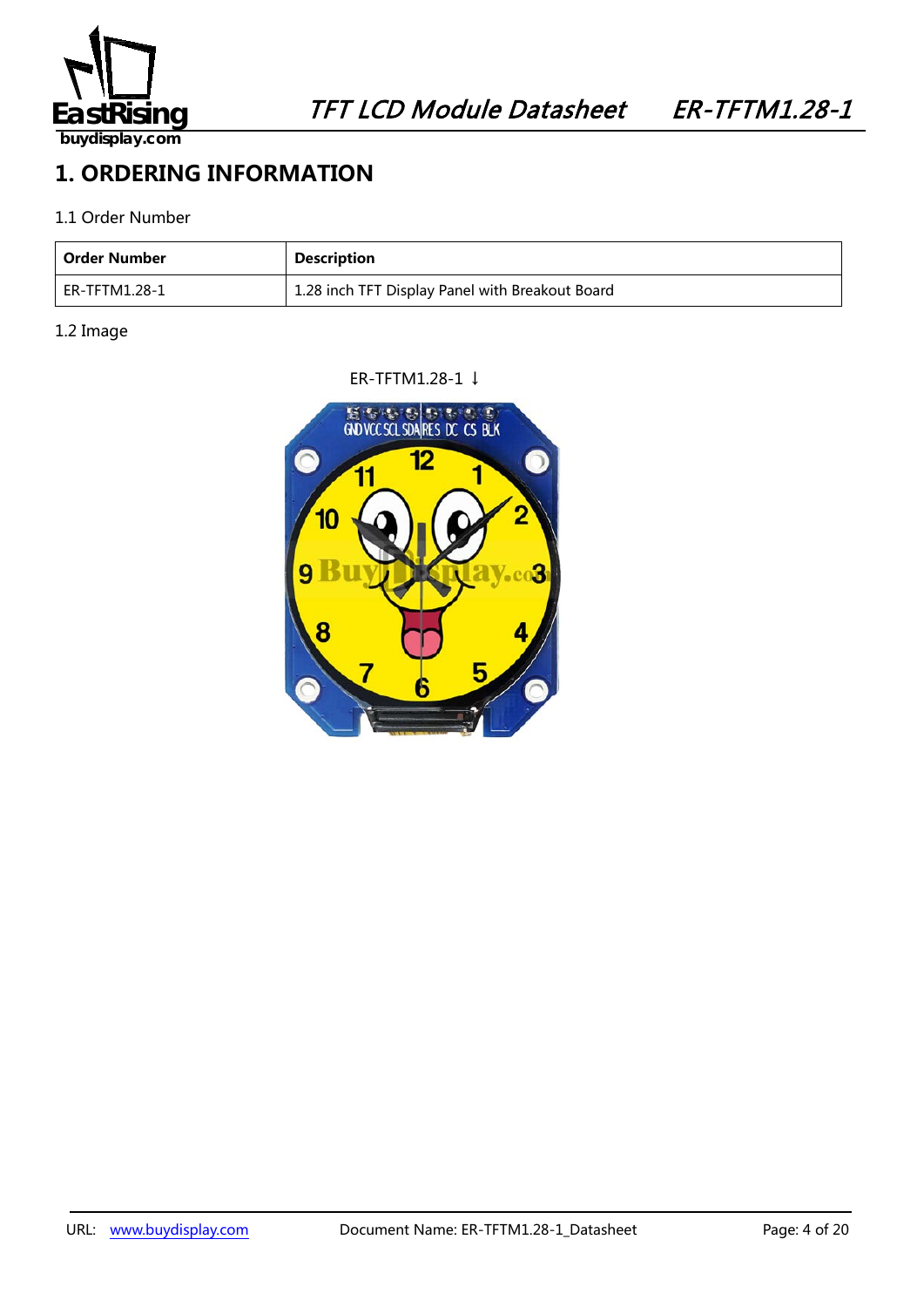

### **2. SPECIFICATION**

### 2.1 Display Specification

| Item                         | <b>Standard Value</b> | Unit   |
|------------------------------|-----------------------|--------|
| Display Format               | 240x240               | Pixels |
| <b>Display Connector</b>     | Pin Header            | $- -$  |
| <b>Operating Temperature</b> | $-20 \sim +70$        | °C     |
| Storage Temperature          | $-30 \sim +80$        | °C     |
| <b>Touch Panel Optional</b>  | <b>No</b>             | $ -$   |
| Sunlight Readable            | No.                   |        |

### 2.2 Mechanical Specification

| Item                              | <b>Standard Value</b>       | Unit |
|-----------------------------------|-----------------------------|------|
| Diagonal Size                     | 1.28                        | Inch |
| Outline Dimension with FPC Folded | 36.00(W) x 44.00(H)x 4.7(T) | mm   |
| Visual Area                       | Ø33.4                       | mm   |
| Active Area                       | Ø32.4                       | mm   |
| Dot Pitch                         | 0.135(W)x0.135(H)           | mm   |

### 2.3 Electrical Specification

| Item                | <b>Standard Value</b> | <b>Unit</b> |
|---------------------|-----------------------|-------------|
| IC Package          | COG                   | $- -$       |
| Controller          | GC9A01                | $- -$       |
| Interface           | 4-Wire Serial SPI     | $- -$       |
| Response Time (Typ) | 20                    | MS          |

### 2.4 Optical Specification

| Item                 | <b>Standard Value</b>            | Unit  |
|----------------------|----------------------------------|-------|
| LCD Type             | <b>IPS</b>                       | $- -$ |
| Viewing Angle Range  | Left80, Right:80, Up:80, Down:80 | Deg   |
| Colors               | 4K/65K/262K                      | $- -$ |
| Contrast Ratio (Typ) | 500:1                            | $- -$ |
| Brightness (Typ)     | 400                              | cd/m2 |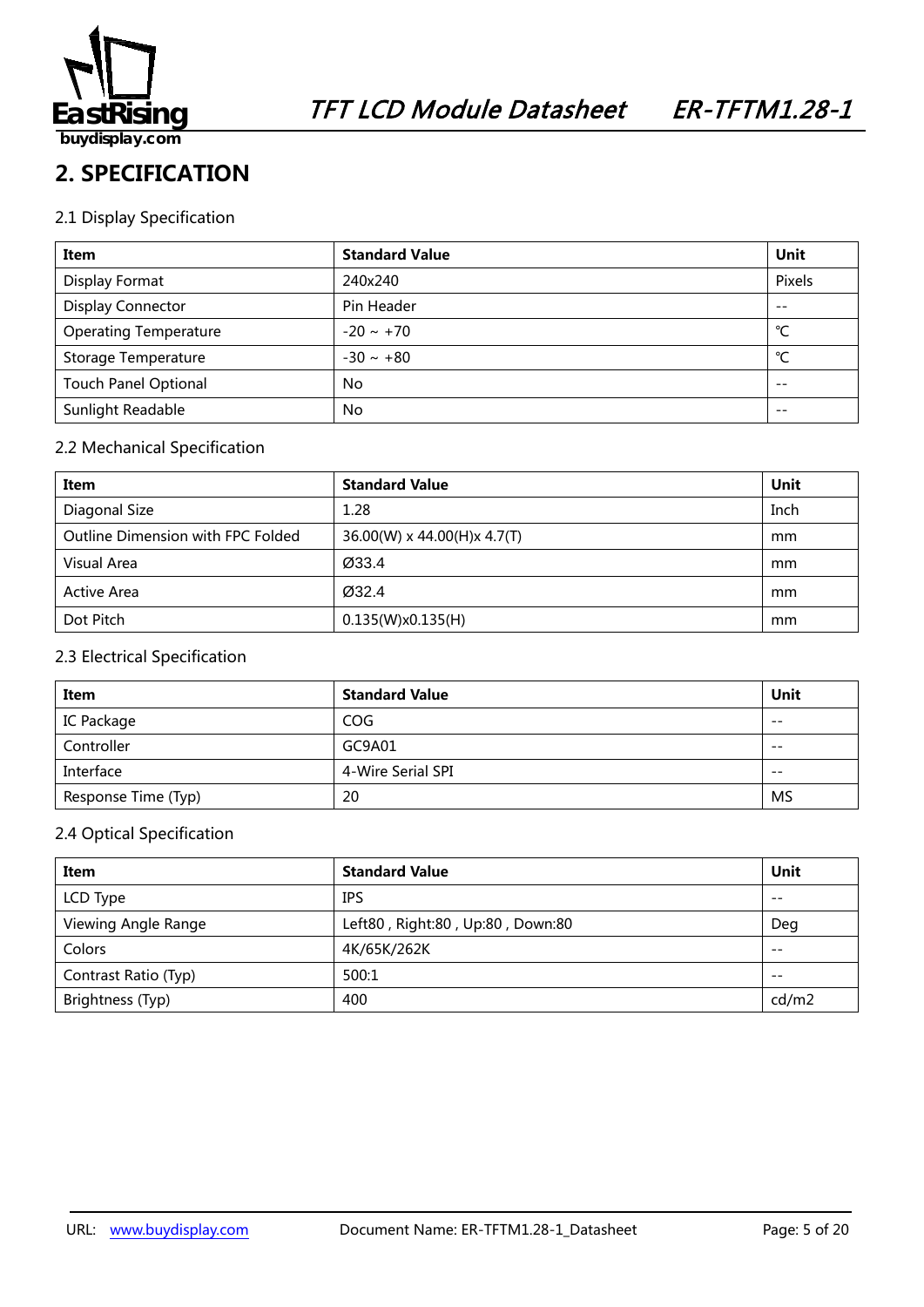

**buydisplay.com**

### **3. OUTLINE DRAWING**

3.1 ER-TFTM1.28-1 with No Touch Panel Outline Drawing

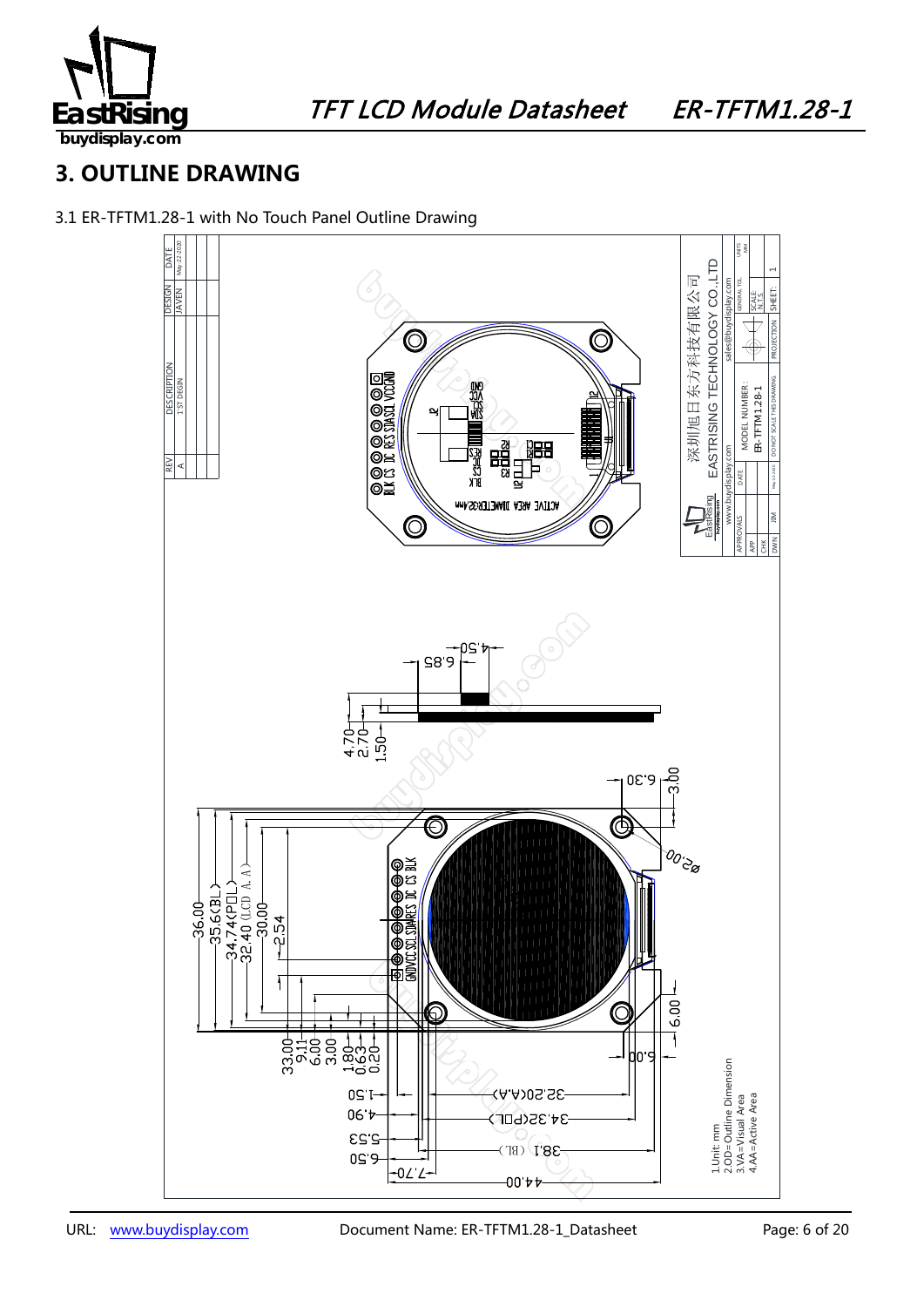

### **4. ELECTRICAL SPEC**

### 4.1 Pin Configuration

| <b>Pin No</b> | <b>Pin Name</b> | <b>Description</b>                                           |  |  |
|---------------|-----------------|--------------------------------------------------------------|--|--|
| 1             | <b>GND</b>      | Ground                                                       |  |  |
| 2             | <b>VCC</b>      | Power Supply                                                 |  |  |
| 3             | SCL-            | Serial Clock.                                                |  |  |
| 4             | <b>SDA</b>      | Serial Data Input/ Output                                    |  |  |
| 5             | <b>RES</b>      | Reset Pin. Initialize the chip with a low input.             |  |  |
|               |                 | Display data / Command selection pin                         |  |  |
| 6             | DC.             | $DC=' 1' : Display data.$                                    |  |  |
|               |                 | DC=' 0': Command data.                                       |  |  |
| 7             | <b>CS</b>       | Chip select input pin ("Low" enable).                        |  |  |
| 8             | <b>BLK</b>      | Blacklight Control. High: Blacklight on Low: Blacklight off. |  |  |

### 4.2 Absolute Maximum Ratings

| Item                 | Symbol    | Min    | Typ | Max          | Unit      |
|----------------------|-----------|--------|-----|--------------|-----------|
| Supply Voltage (I/O) | VDD       | $-0.3$ |     | $+3.6$       |           |
| Logic Input Voltage  | VIN       | $-0.3$ |     | $VDD+0.3$    |           |
| Humidity             | <b>RH</b> | -      |     | 90%(Max60°C) | <b>RH</b> |

### 4.3 Electrical Characteristics

| Item                   | Symbol     | Min        | <b>Typ</b>               | Max        | Unit |
|------------------------|------------|------------|--------------------------|------------|------|
| Power Supply Voltage   | <b>VCC</b> | 3.0        | 3.3                      | 3.3        |      |
| Input Voltage'H'Level  | VIH        | 0.7VCC     |                          | <b>VCC</b> |      |
| Input Voltage'L'Level  | VIL        | <b>VSS</b> |                          | 0.3VCC     |      |
| Output Voltage'H'level | <b>VOH</b> | 0.8VCC     | $\overline{\phantom{0}}$ | <b>VCC</b> |      |
| Output Voltage'L'level | VCL        | VSS        |                          | 0.2VCC     |      |
| <b>Module Current</b>  | ICC        | --         | $- -$                    | 50         | mA   |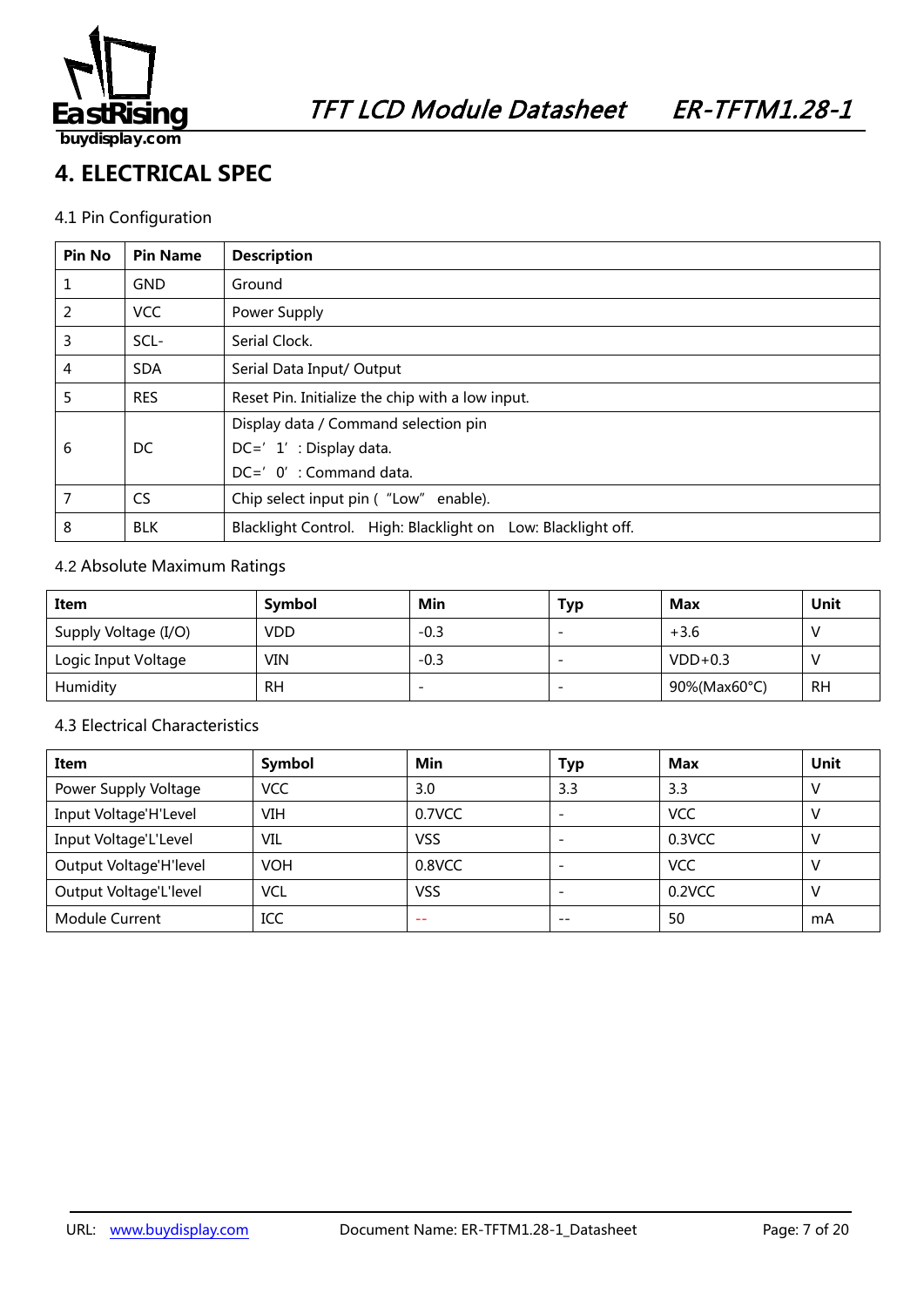

### **5. INSPECTION CRITERIA**

### 5.1 Acceptable Quality Level

Each lot should satisfy the quality level defined as follows

| <b>Partition</b> | <b>AOL</b> | <b>Definition</b>                                                  |
|------------------|------------|--------------------------------------------------------------------|
| A. Major         | 0.4%       | Functional defective as product                                    |
| B. Minor         | 1.5%       | Satisfy all functions as product but not satisfy cosmetic standard |

### 5.2 Definition of Lot

One lot means the delivery quantity to customer at one time.

- 5.3 Condition of Cosmetic Inspection
- ◆ INSPECTION AND TEST
- -FUNCTION TEST
- -APPEARANCE INSPECTION
- -PACKING SPECIFICTION
- ◆ INSPECTION CONDITION
- Put under the lamp (20W) at a distance 100mm from
- Tilt upright 45 degree by the front (back) to inspect LCD appearance.
- ◆ AQL INSPECTION LEVEL
- SAMPLING METHOD: MIL-STD-105D
- SAMPLING PLAN: SINGLE
- MAJOR DEFECT: 0.4% (MAJOR)
- MINOR DEFECT: 1.5% (MINOR)
- GENERAL LEVEL: II/NORMAL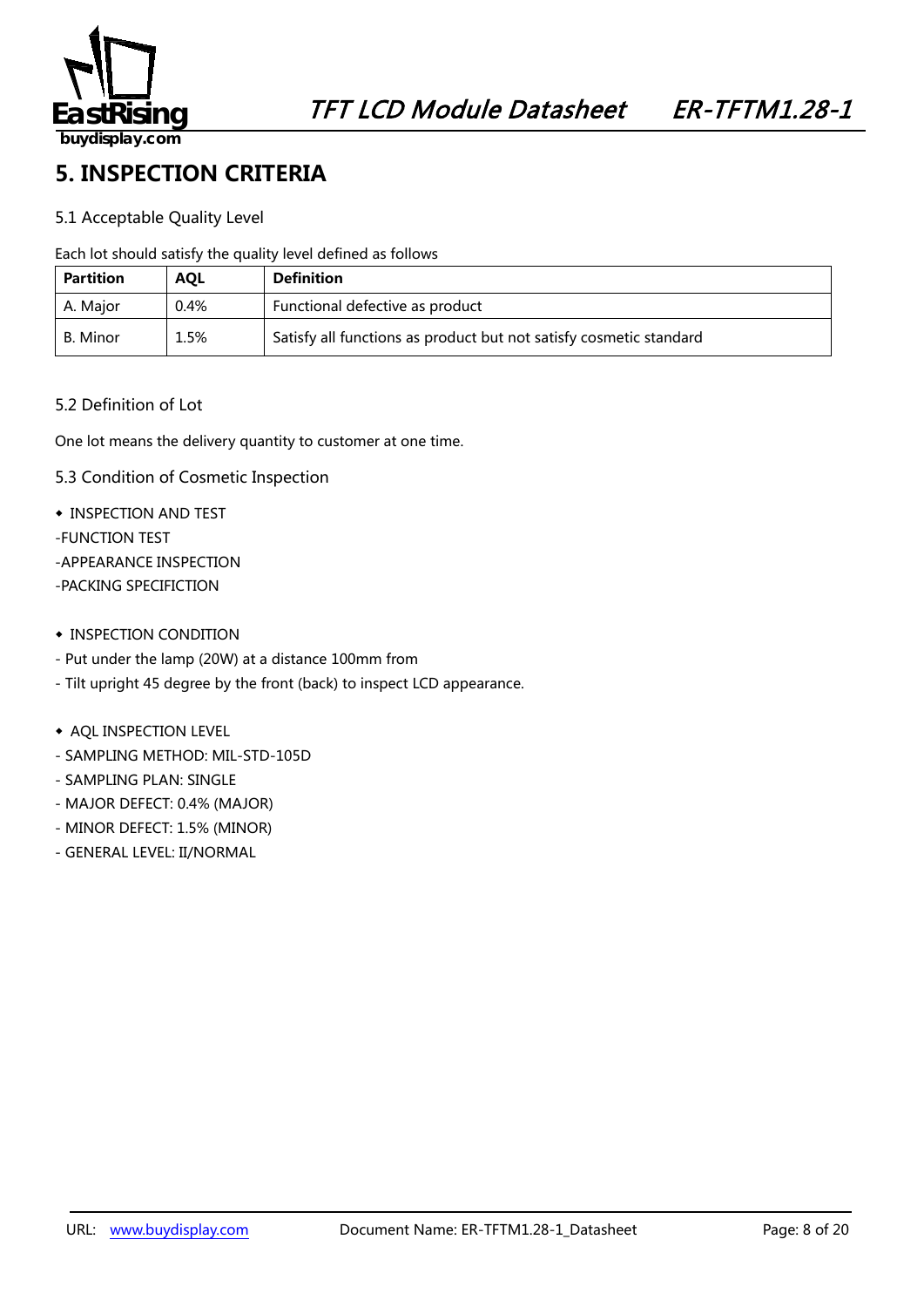

### 5.4 Module Cosmetic Criteria

| No.            | Item                           | <b>Judgment Criterion</b>                                                                                                                                                                                          |                |
|----------------|--------------------------------|--------------------------------------------------------------------------------------------------------------------------------------------------------------------------------------------------------------------|----------------|
| $\mathbf{1}$   | Difference in Spec.            | None allowed                                                                                                                                                                                                       | Major          |
| $\overline{2}$ | Pattern Peeling                | No substrate pattern peeling and floating                                                                                                                                                                          | Major          |
| 3              | <b>Soldering Defects</b>       | No soldering missing                                                                                                                                                                                               | Major          |
|                |                                | No soldering bridge                                                                                                                                                                                                | Major          |
|                |                                | No cold soldering                                                                                                                                                                                                  | Minor          |
| 4              | Resist Flaw on Substrate       | Invisible copper foil( ¢ 0.5mm or more) on substrate pattern                                                                                                                                                       | Minor          |
| 5              | <b>Accretion of Metallic</b>   | No soldering dust                                                                                                                                                                                                  | Minor          |
|                | Foreign Matter                 | No accretion of metallic foreign matters(Not exceed ¢ 0.2mm)                                                                                                                                                       |                |
| 6              | Stain                          | No stain to spoil cosmetic badly                                                                                                                                                                                   |                |
| $\overline{7}$ | <b>Plate Discoloring</b>       | No plate fading, rusting and discoloring                                                                                                                                                                           |                |
| 8              | Solder Amount<br>1. Lead Parts | a. Soldering side of PCB<br>Solder to form a' Filet' all around t<br>Solder should not hide the lead form<br>b.Components side<br>(In case of 'Through Hole PCB')<br>Solder to reach the Components<br>side of PCB | Minor          |
|                | 2. Flat Packages<br>3.Chips    | Either 'toe' (A) or 'heal' (B) of<br>the lead to be covered by Filet'<br>B<br>Lead form to be assume over<br>solder.<br>(3/2) H≥h≥(1/2)H<br>H<br>h                                                                 | Minor<br>Minor |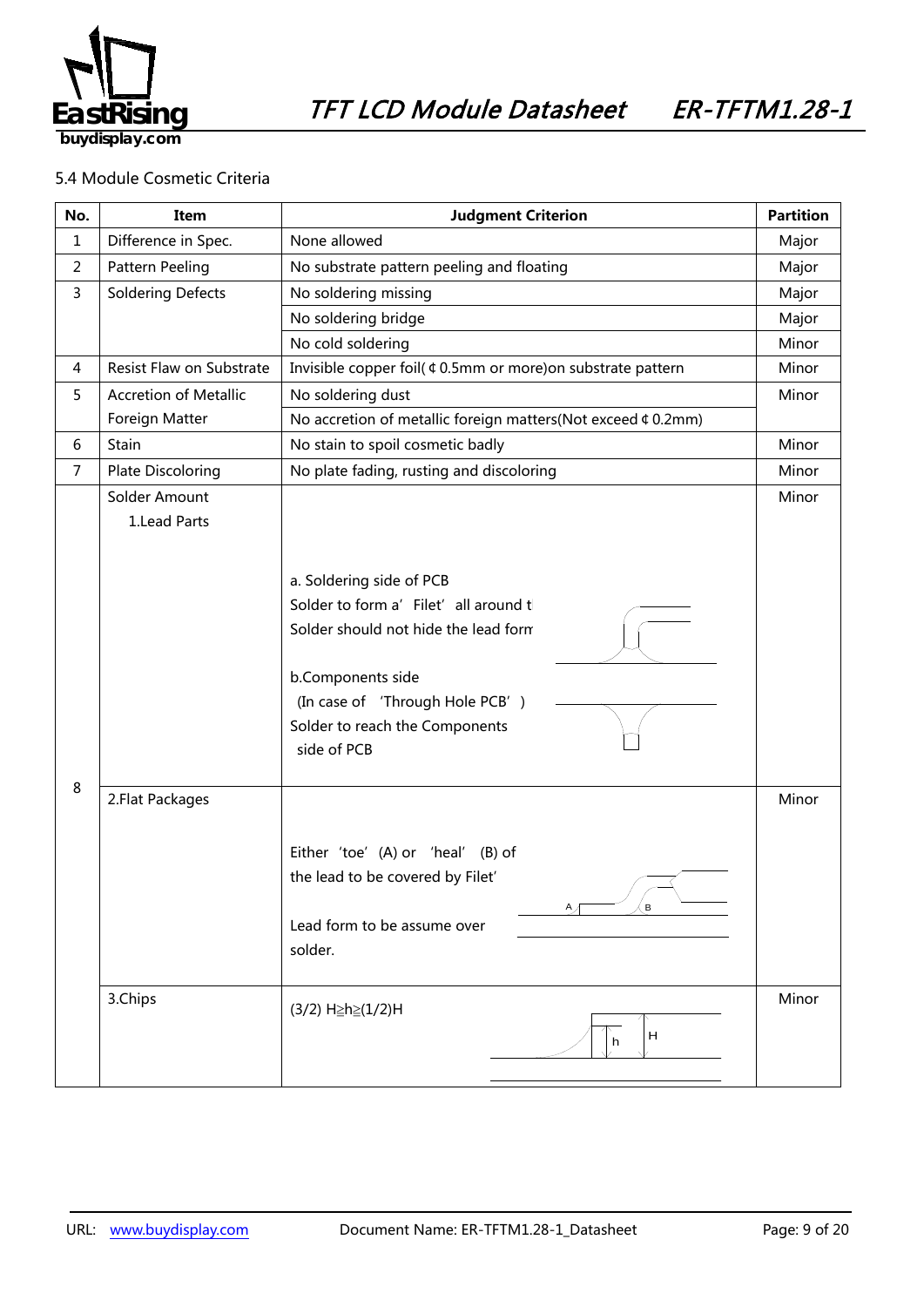

| 9  | <b>Backlight Defects</b>                                         | 1. Light fails or flickers. (Major)                                |                          |
|----|------------------------------------------------------------------|--------------------------------------------------------------------|--------------------------|
|    |                                                                  | 2. Color and luminance do not correspond to specifications.        | See                      |
|    |                                                                  | (Major)                                                            | list                     |
|    |                                                                  | 3. Exceeds standards for display's blemishes, foreign matter,      | $\overline{\phantom{0}}$ |
|    |                                                                  | dark lines or scratches.(Minor)                                    |                          |
| 10 | <b>PCB Defects</b><br>Oxidation or contamination on connectors.* |                                                                    |                          |
|    |                                                                  | 2. Wrong parts, missing parts, or parts not in specification.*     |                          |
|    |                                                                  | 3. Jumpers set incorrectly. (Minor)                                | See                      |
|    |                                                                  | 4.Solder(if any) on bezel, LED pad, zebra pad, or screw hole       | list                     |
|    |                                                                  | pad is not smooth.(Minor)                                          | $\overline{\phantom{m}}$ |
|    |                                                                  | *Minor if display functions correctly. Major if the display fails. |                          |
| 11 | <b>Soldering Defects</b>                                         | 1. Unmelted solder paste.                                          | Minor                    |
|    |                                                                  | 2. Cold solder joints, missing solder connections, or oxidation.*  |                          |
|    |                                                                  | 3. Solder bridges causing short circuits.*                         |                          |
|    |                                                                  | 4. Residue or solder balls.                                        |                          |
|    |                                                                  | 5. Solder flux is black or brown.                                  |                          |
|    |                                                                  | *Minor if display functions correctly. Major if the display fails. |                          |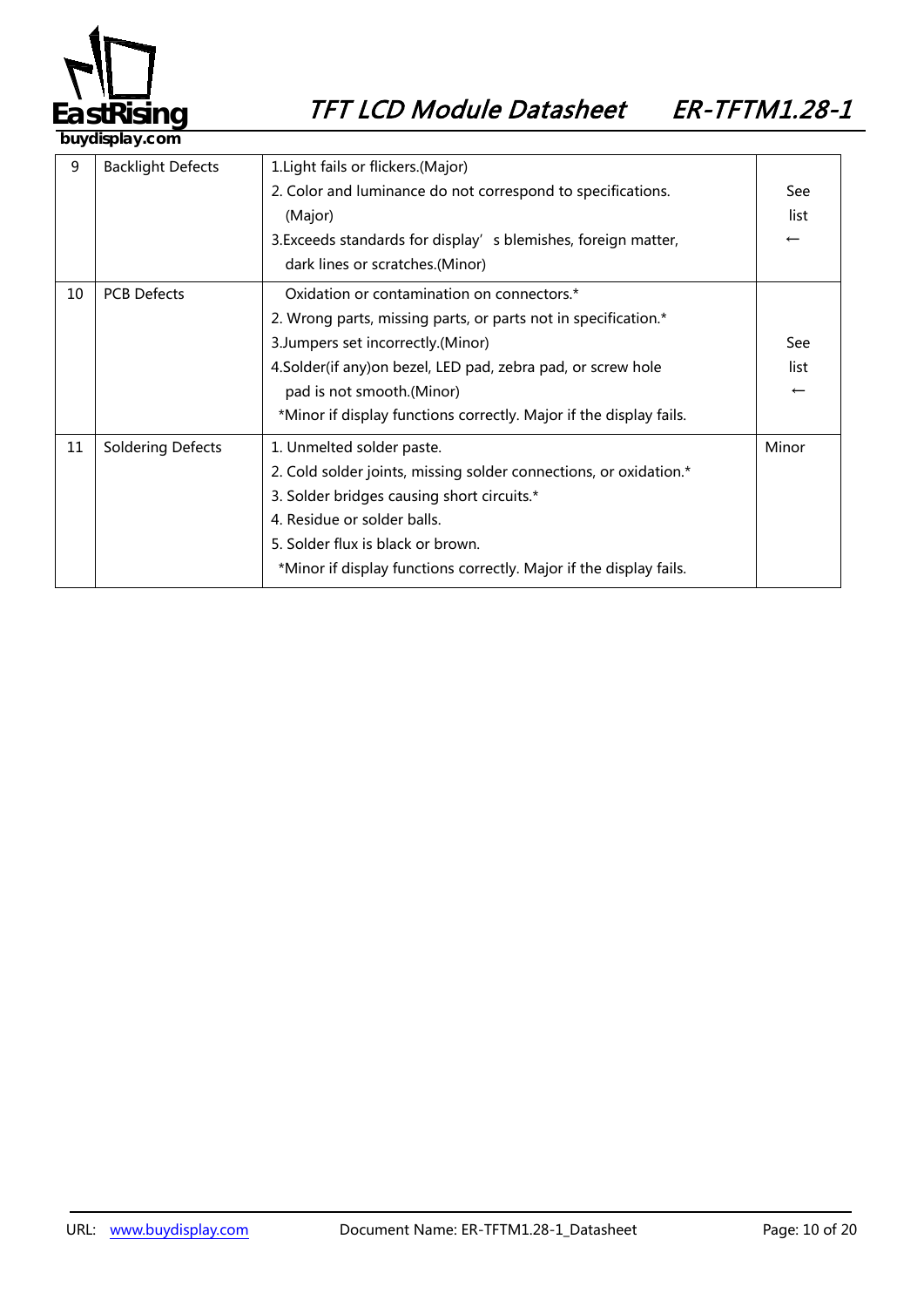

### 5.5 Screen Cosmetic Criteria (Non-Operating)

| No.            | <b>Defect</b>               | <b>Judgment Criterion</b>                                                      |                               | <b>Partition</b> |
|----------------|-----------------------------|--------------------------------------------------------------------------------|-------------------------------|------------------|
| 1              | Spots                       | In accordance with Screen Cosmetic Criteria (Operating) No.1.                  |                               | Minor            |
| $\overline{2}$ | Lines                       | In accordance with Screen Cosmetic Criteria (Operation) No.2.                  |                               | Minor            |
| 3              | <b>Bubbles in Polarizer</b> |                                                                                | Minor                         |                  |
|                |                             | Size: d mm                                                                     | Acceptable Qty in active area |                  |
|                |                             | $d \leq 0.3$                                                                   | Disregard                     |                  |
|                |                             | $0.3 < d \le 1.0$                                                              | 3                             |                  |
|                |                             | $1.0 < d \le 1.5$                                                              |                               |                  |
|                |                             | 1.5 < d                                                                        | 0                             |                  |
|                |                             |                                                                                |                               |                  |
|                |                             |                                                                                |                               |                  |
| 4              | Scratch                     | In accordance with spots and lines operating cosmetic criteria, When the light | Minor                         |                  |
|                |                             | reflects on the panel surface, the scratches are not to be remarkable.         |                               |                  |
| 5              | Allowable density           | Above defects should be separated more than 30mm each other.                   |                               | Minor            |
| 6              | Coloration                  | Not to be noticeable coloration in the viewing area of the LCD panels.         | Minor                         |                  |
|                |                             | Back-lit type should be judged with back-lit on state only.                    |                               |                  |
| 7              | Contamination               | Not to be noticeable.                                                          |                               | Minor            |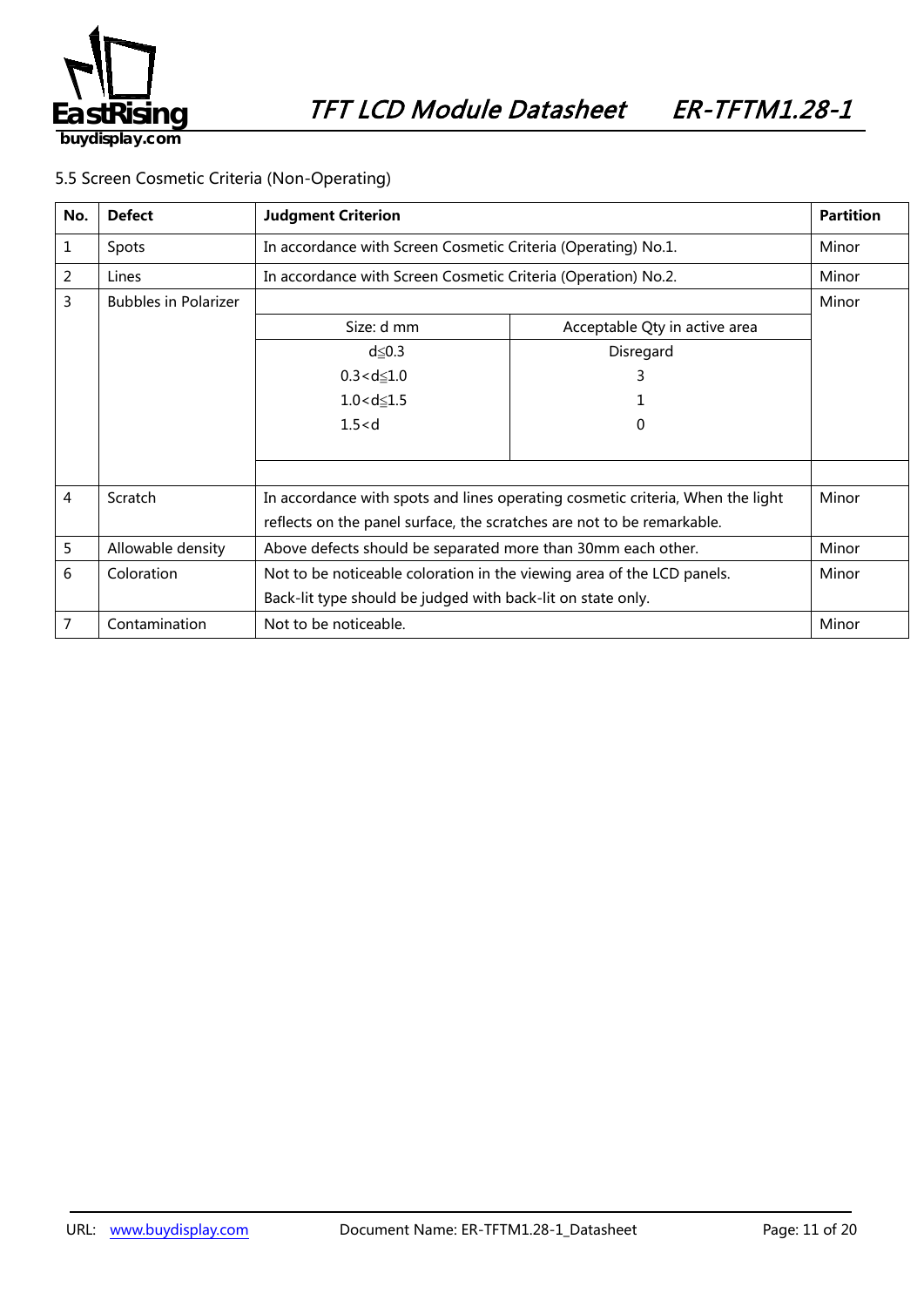

**buydisplay.com**

### 5.6 Screen Cosmetic Criteria (Operating)

| No.                                              | <b>Defect</b>                                         | <b>Judgment Criterion</b>                                                                                                                                                                                                           |                                                                    | <b>Partition</b> |
|--------------------------------------------------|-------------------------------------------------------|-------------------------------------------------------------------------------------------------------------------------------------------------------------------------------------------------------------------------------------|--------------------------------------------------------------------|------------------|
| $\mathbf{1}$                                     | Spots                                                 | A) Clear                                                                                                                                                                                                                            |                                                                    | Minor            |
|                                                  |                                                       | Size:d mm                                                                                                                                                                                                                           | Acceptable Qty in active area                                      |                  |
|                                                  |                                                       | $d \leq 0.1$                                                                                                                                                                                                                        | Disregard                                                          |                  |
|                                                  |                                                       | $0.1 < d \le 0.2$                                                                                                                                                                                                                   | 6                                                                  |                  |
|                                                  |                                                       | $0.2 < d \le 0.3$                                                                                                                                                                                                                   | $\overline{2}$                                                     |                  |
|                                                  |                                                       | 0.3 < d                                                                                                                                                                                                                             | $\pmb{0}$                                                          |                  |
|                                                  |                                                       | Note: Including pin holes and defective dots which must be within one pixel                                                                                                                                                         |                                                                    |                  |
|                                                  |                                                       | Size.                                                                                                                                                                                                                               |                                                                    |                  |
|                                                  |                                                       | Unclear                                                                                                                                                                                                                             |                                                                    |                  |
|                                                  |                                                       | Size:d mm                                                                                                                                                                                                                           | Acceptable Qty in active area                                      |                  |
|                                                  |                                                       | $d \leq 0.2$                                                                                                                                                                                                                        | Disregard                                                          |                  |
|                                                  |                                                       | $0.2 < d \le 0.5$                                                                                                                                                                                                                   | 6                                                                  |                  |
|                                                  |                                                       | $0.5 < d \le 0.7$                                                                                                                                                                                                                   | $\overline{2}$                                                     |                  |
|                                                  |                                                       | 0.7 < d                                                                                                                                                                                                                             | $\pmb{0}$                                                          |                  |
| $\overline{2}$                                   | Lines                                                 | Clear<br>A)                                                                                                                                                                                                                         |                                                                    | Minor            |
|                                                  |                                                       | (0)<br>$L$ 5.0<br>$\infty$<br>2.0<br>(6)<br>0.05<br>0.02<br>Note: () - Acceptable Qty in active area<br>L - Length (mm)<br>W-Width(mm)<br>∞-Disregard<br>B) Unclear<br>L 10.0 $\vert$ $\vert$<br>$\infty$<br>(6)<br>$2.0\,$<br>0.05 | $-$ See No.1<br>W<br>0.1<br>(0)<br>See No.1<br>$-$ W<br>0.3<br>0.5 |                  |
|                                                  |                                                       |                                                                                                                                                                                                                                     |                                                                    |                  |
|                                                  | = The shade and size are not changed by Vo.<br>Clear' |                                                                                                                                                                                                                                     |                                                                    |                  |
| Unclear' = The shade and size are changed by Vo. |                                                       |                                                                                                                                                                                                                                     |                                                                    |                  |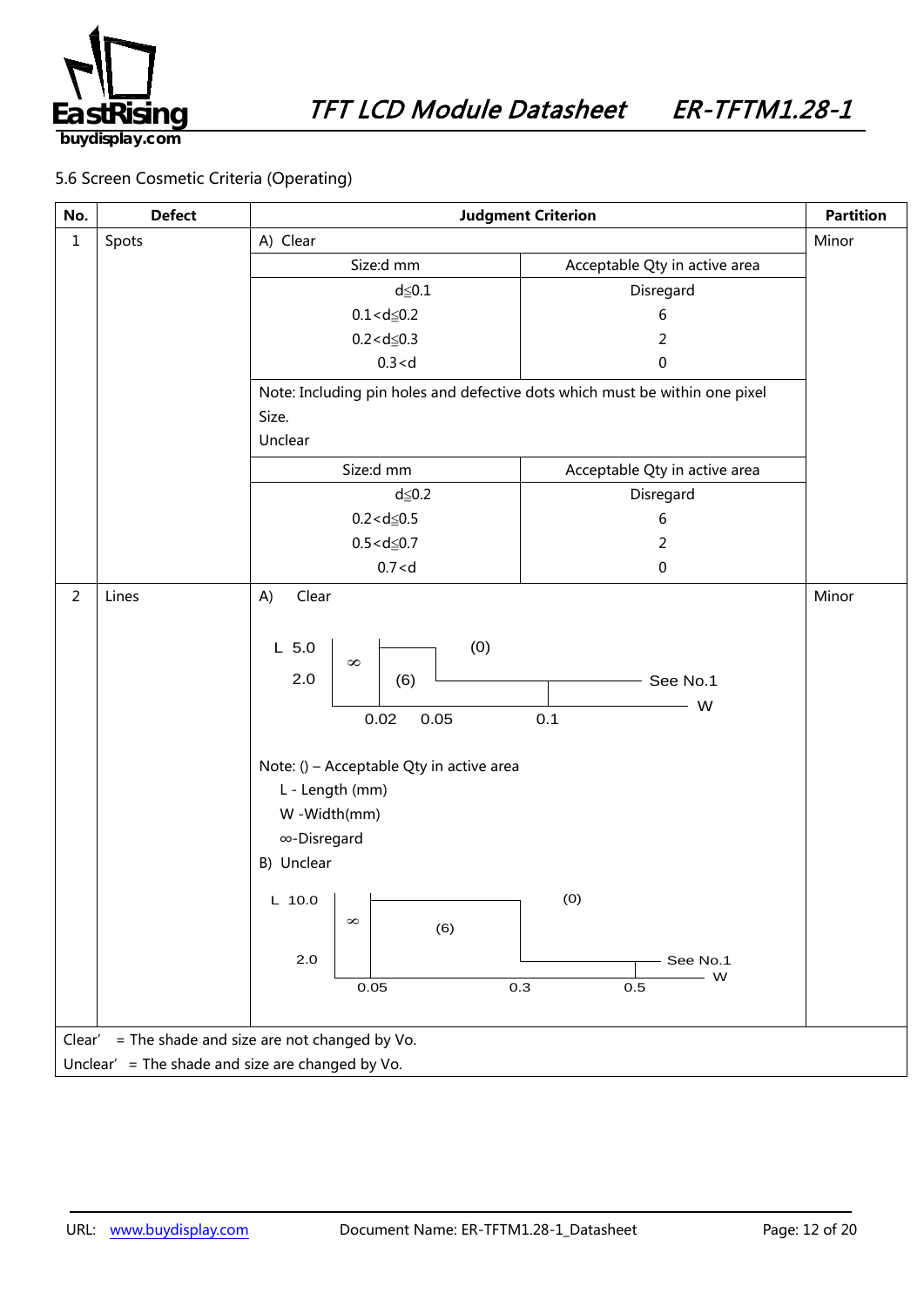

| No.            | <b>Defect</b>                                  | <b>Judgment Criterion</b>                                                                                                                                                                                                                                                                                                                                                                       | <b>Partition</b> |  |
|----------------|------------------------------------------------|-------------------------------------------------------------------------------------------------------------------------------------------------------------------------------------------------------------------------------------------------------------------------------------------------------------------------------------------------------------------------------------------------|------------------|--|
| 3              | Rubbing line                                   | Not to be noticeable.                                                                                                                                                                                                                                                                                                                                                                           | Minor            |  |
| 4              | Allowable density                              | Above defects should be separated more than 10mm each other.                                                                                                                                                                                                                                                                                                                                    | Minor            |  |
| 5              | Rainbow                                        | Not to be noticeable.                                                                                                                                                                                                                                                                                                                                                                           | Minor            |  |
| 6              | Dot size                                       | To be 95%~105% of the dot size (Typ.) in drawing.<br>Partial defects of each dot (ex.pin-hole) should be treated as spot.<br>(see Screen Cosmetic Criteria (Operating) No.1)                                                                                                                                                                                                                    |                  |  |
| $\overline{7}$ | <b>Brightness</b><br>(only back-lit<br>Module) | Brightness Uniformity must be BMAX/BMIN≦2<br>- BMAX : Max.value by measure in 5 points<br>- BMIN : Min.value by measure in 5 points<br>Divide active area into 4 vertically and horizontally.<br>Measure 5 points shown in the following figure.                                                                                                                                                |                  |  |
| 8              | Contrast<br>Uniformity                         | Contrast Uniformity must be BmAX/BMIN≤2<br>Measure 5 points shown in the following figure.<br>Dashed lines divide active area into 4 vertically and horizontally.<br>Measuring points are located at the inter-sections of dashed line.<br>Note: BMAX - Max.value by measure in 5 points.<br>BMIN - Min.value by measure in 5 points.<br>$O$ – Measuring points in $\text{\textsterling}$ 10mm. | Minor            |  |
| Note:          |                                                |                                                                                                                                                                                                                                                                                                                                                                                                 |                  |  |

(1) Size: d=(long length + short length)/2

(2) The limit samples for each item have priority.

(3) Complexed defects are defined item by item, but if the number of defects is defined in above table, the total number should not exceed 10.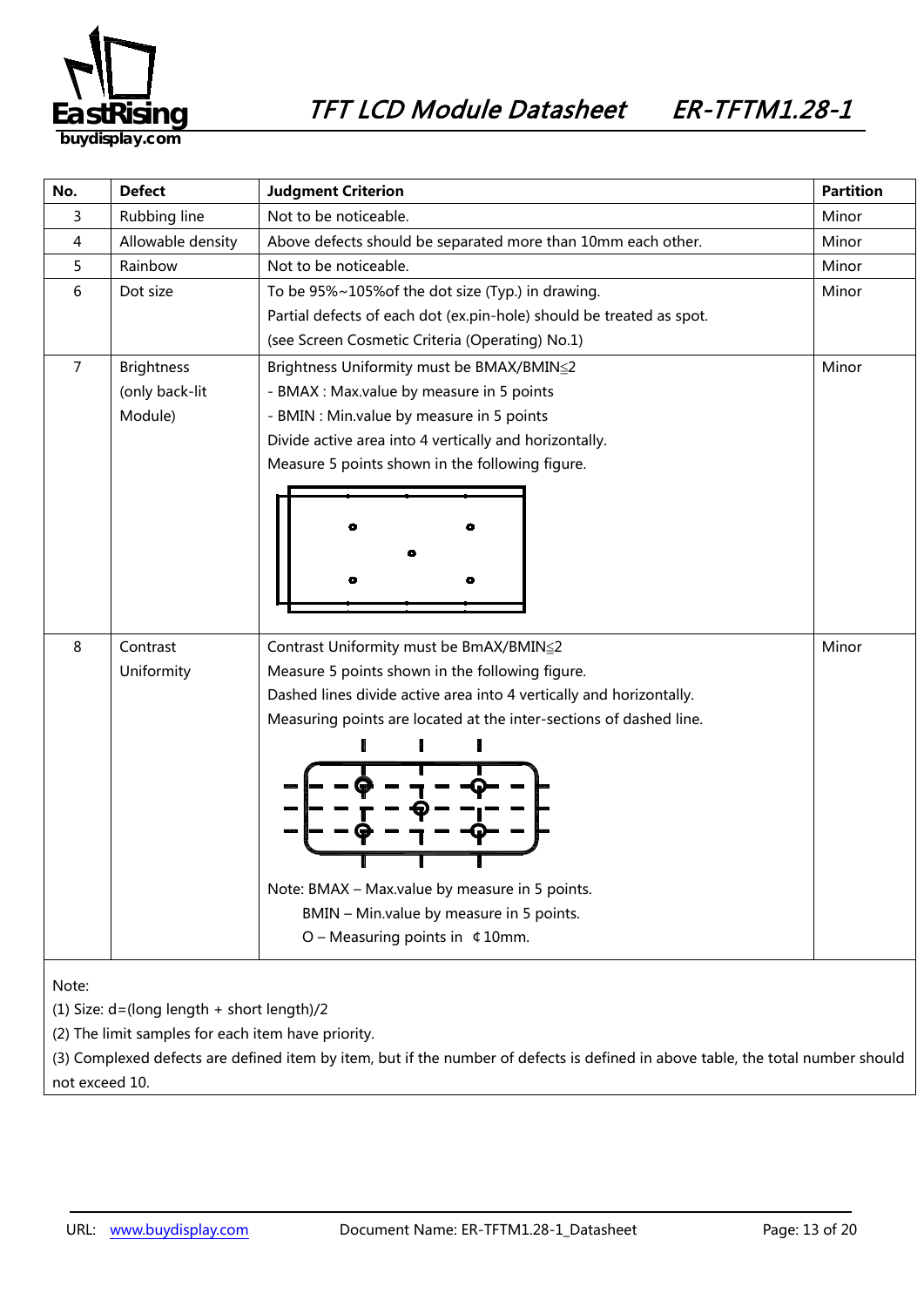

### **buydisplay.com**

(4) In case of 'concentration', even the spots or the lines of 'disregarded' size should not be allowed. Following three situations should be treated as 'concentration'.

- -7 or over defects in circle of ¢5mm.
- -10 or over defects in circle of ¢10mm
- -20 or over defects in circle of ¢20mm

### **6. PRECAUTIONS FOR USING**

### 6.1 Handling Precautions

- ◆ This device is susceptible to Electro-Static Discharge (ESD) damage. Observe Anti-Static precautions.
- ◆ Eastrising display panel is made of glass. Do not subject it to a mechanical shock by dropping it or impact.
- ◆ If Eastrising display panel is damaged and the liquid crystal substance leaks out, be sure not to get any in your mouth. If the substance contacts your skin or clothes, wash it off using soap and water.
- ◆ Do not apply excessive force to the Eastrising display surface or the adjoining areas since this may cause the color tone to vary.
- ◆ The polarizer covering the Eastrising display surface of the LCD module is soft and easily scratched. Handle this polarizer carefully.
- ◆ If Eastrising display surface becomes contaminated, breathe on the surface and gently wipe it with a soft dry cloth. If it is heavily contaminated, moisten cloth with one of the following Isopropyl or alcohol.
- ◆ Solvents other than those above-mentioned may damage the polarizer. Especially, do not use the Water.
- ◆ Exercise care to minimize corrosion of the electrode. Corrosion of the electrodes is accelerated by water droplets, moisture condensation or a current flow in a high-humidity environment.
- ◆ Install the Eastrising LCD Module by using the mounting holes. When mounting the LCD module make sure it is free of twisting, warping and distortion. In particular, do not forcibly pull or bend the cable or the backlight cable.
- ◆ Do not attempt to disassemble or process Eastrising LCD module.
- ◆ NC terminal should be open. Do not connect anything.
- ◆ If the logic circuit power is off, do not apply the input signals.
- ◆ To prevent destruction of the elements by static electricity, be careful to maintain an optimum work environment. -Be sure to ground the body when handling Eastrising LCD modules.

-Tools required for assembling, such as soldering irons, must be properly grounded.

-To reduce the amount of static electricity generated, do not conduct assembling and other work under dry conditions.

-The LCD module is coated with a film to protect the display surface. Exercise care when peeling off this protective film since static electricity may be generated.

### 6.2 Power Supply Precautions

- *38B5246139B*◆ Identify and, at all times, observe absolute maximum ratings for both logic and LC drivers. Note that there is some variance between models.
- ◆ Prevent the application of reverse polarity to VDD and VSS, however briefly.
- ◆ Use a clean power source free from transients. Power-up conditions are occasionally jolting and may exceed the maximum ratings of Eastrising modules.
- ◆ The VDD power of Eastrising module should also supply the power to all devices that may access the display. Don't allow the data bus to be driven when the logic supply to the module is turned off.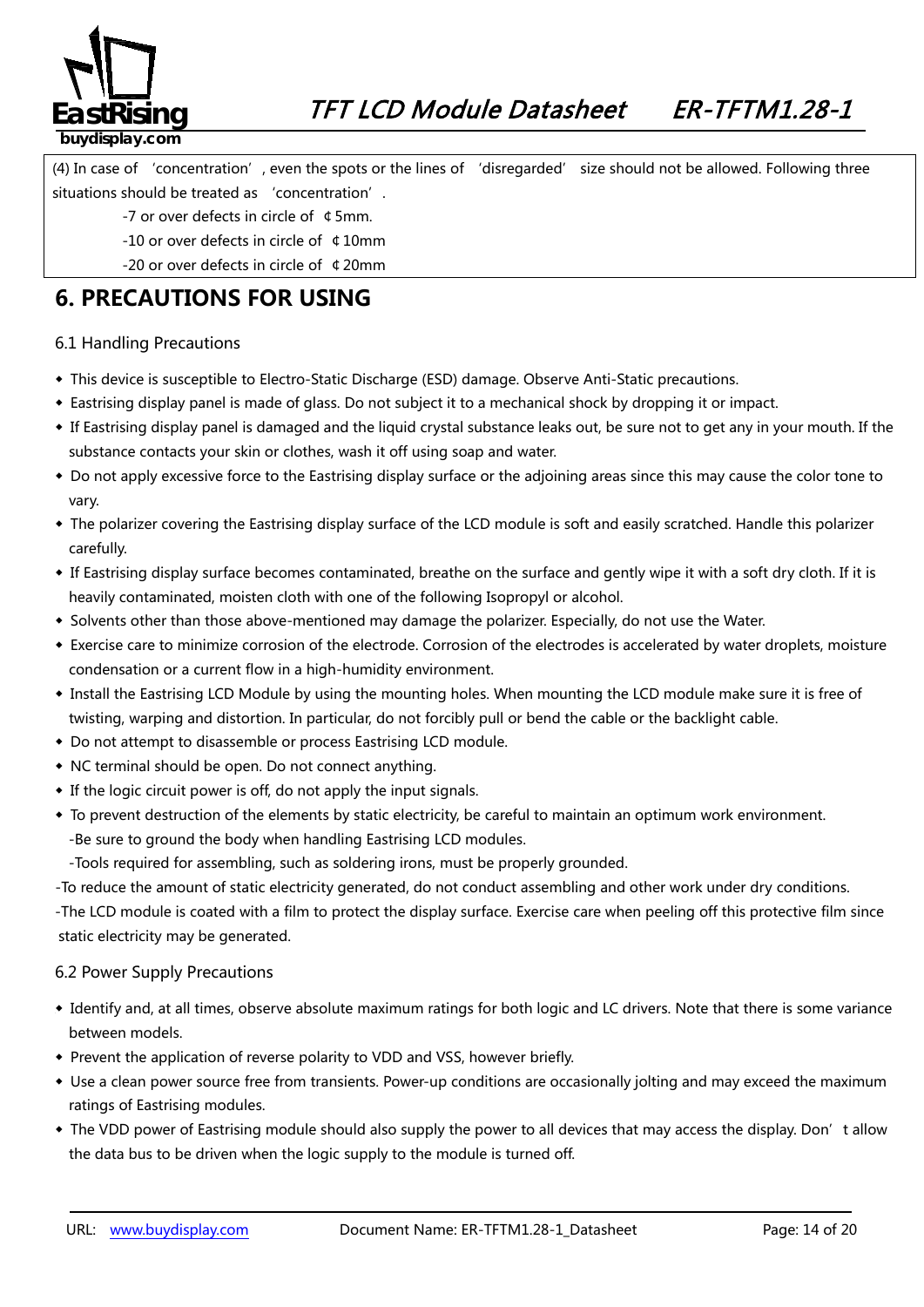

### 6.3 Operating Precautions

- ◆ DO NOT plug or unplug Eastrising module when the system is powered up.
- ◆ Minimize the cable length between Eastrising module and host MPU.
- ◆ For models with backlights, do not disable the backlight by interrupting the HV line. Unload inverters produce voltage extremes that may arc within a cable or at the display.
- ◆ Operate Eastrising module within the limits of the modules temperature specifications.

#### 6.4 Mechanical/Environmental Precautions

- ◆ Improper soldering is the major cause of module difficulty. Use of flux cleaner is not recommended as they may seep under the electrometric connection and cause display failure.
- ◆ Mount Eastrising module so that it is free from torque and mechanical stress.
- ◆ Surface of the LCD panel should not be touched or scratched. The display front surface is an easily scratched, plastic polarizer. Avoid contact and clean only when necessary with soft, absorbent cotton dampened with petroleum benzene.
- ◆ Always employ anti-static procedure while handling Eastrising module.
- ◆ Prevent moisture build-up upon the module and observe the environmental constraints for storage tem
- ◆ Do not store in direct sunlight
- ◆ If leakage of the liquid crystal material should occur, avoid contact with this material, particularly ingestion. If the body or clothing becomes contaminated by the liquid crystal material, wash thoroughly with water and soap.

#### 6.5 Storage Precautions

When storing the LCD modules, avoid exposure to direct sunlight or to the light of fluorescent lamps.

Keep Eastrising modules in bags (avoid high temperature / high humidity and low temperatures below 0 ºC.

Whenever possible, Eastrising LCD modules should be stored in the same conditions in which they were shipped from our company.

### 6.6 Others

Liquid crystals solidify under low temperature (below the storage temperature range) leading to defective orientation or the generation of air bubbles (black or white). Air bubbles may also be generated if the module is subject to a low temperature. If Eastrising LCD modules have been operating for a long time showing the same display patterns, the display patterns may remain on the screen as ghost images and a slight contrast irregularity may also appear. A normal operating status can be regained by suspending use for some time. It should be noted that this phenomenon does not adversely affect performance reliability.

To minimize the performance degradation of the LCD modules resulting from destruction caused by static electricity etc., exercise care to avoid holding the following sections when handling the modules.

-Exposed area of the printed circuit board.

-Terminal electrode sections.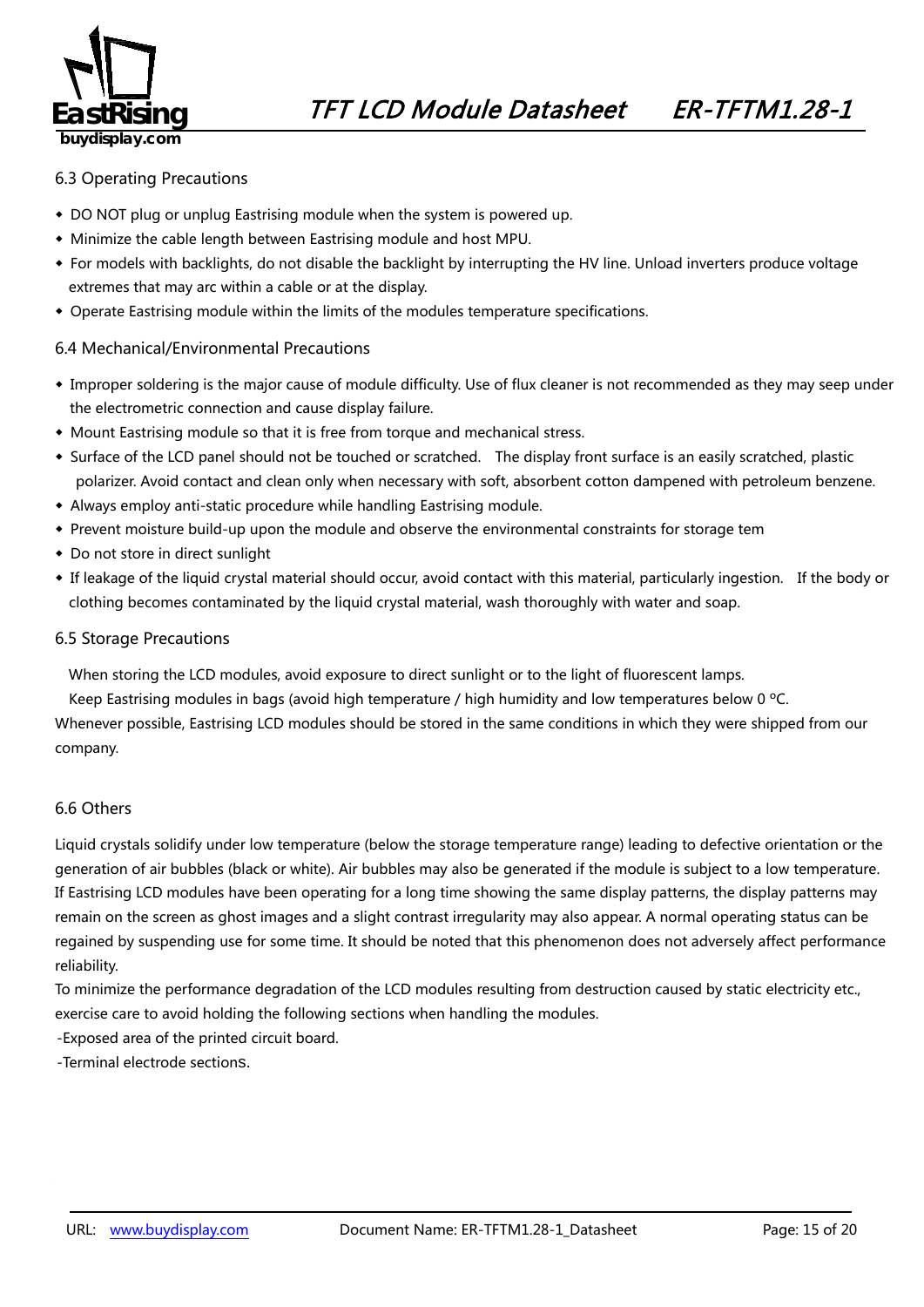

### **7. USING LCD MODULES**

### 7.1 Liquid Crystal Display Modules

Eastrising LCD is composed of glass and polarizer. Pay attention to the following items when handling.

- ◆ Please keep the temperature within specified range for use and storage. Polarization degradation, bubble generation or polarizer peel-off may occur with high temperature and high humidity.
- ◆ Do not touch, push or rub the exposed polarizers with anything harder than an HB pencil lead (glass, tweezers, etc.).
- ◆ N-hexane is recommended for cleaning the adhesives used to attach front/rear polarizers and reflectors made of organic substances which will be damaged by chemicals such as acetone, toluene, ethanol and isopropyl alcohol.
- ◆ When Eastrising display surface becomes dusty, wipe gently with absorbent cotton or other soft material like chamois soaked in petroleum benzin. Do not scrub hard to avoid damaging the display surface.
- ◆ Wipe off saliva or water drops immediately, contact with water over a long period of time may cause deformation or color fading.
- ◆ Avoid contacting oil and fats.
- ◆ Condensation on the surface and contact with terminals due to cold will damage, stain or dirty the polarizers. After products are tested at low temperature they must be warmed up in a container before coming is contacting with room temperature air.
- ◆ Do not put or attach anything on Eastrising display area to avoid leaving marks on.
- ◆ Do not touch the display with bare hands. This will stain the display area and degradate insulation between terminals (some cosmetics are determinated to the polarizers).
- ◆ As glass is fragile. It tends to become or chipped during handling especially on the edges. Please avoid dropping.

### 7.2 Installing LCD Modules

- ◆ Cover the surface with a transparent protective plate to protect the polarizer and LC cell.
- ◆ When assembling the LCM into other equipment, the spacer to the bit between the LCM and the fitting

plate should have enough height to avoid causing stress to the module surface, refer to the individual specifications for measurements. The measurement tolerance should be±0.1mm.

### 7.3 Precaution for Handling LCD Modules

Since Eastrising LCM has been assembled and adjusted with a high degree of precision; avoid applying excessive shocks to the module or making any alterations or modifications to it.

- ◆ Do not alter, modify or change the shape of the tab on the metal frame.
- ◆ Do not make extra holes on the printed circuit board, modify its shape or change the positions of components to be attached.
- ◆ Do not damage or modify the pattern writing on the printed circuit board.
- ◆ Absolutely do not modify the zebra rubber strip (conductive rubber) or heat seal connector.
- ◆ Except for soldering the interface, do not make any alterations or modifications with a soldering iron.
- ◆ Do not drop, bend or twist Eastrising LCM.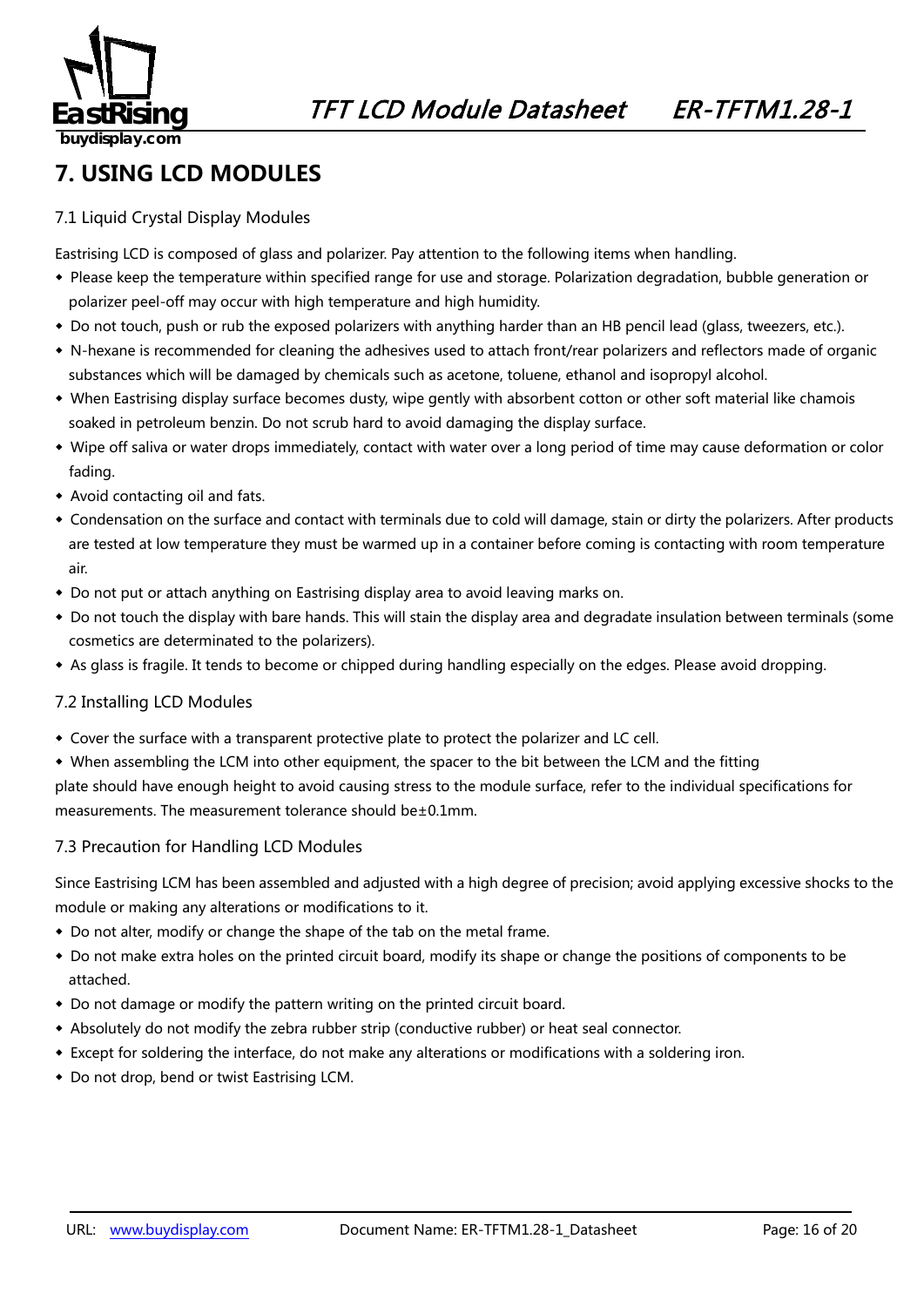

### 7.4 Electro-Static Discharge Control

Since this module uses a CMOS LSI, the same careful attention should be paid to electrostatic discharge as for an ordinary CMOS IC.

- ◆ Make certain that you are grounded when handing LCM.
- ◆ Before remove LCM from its packing case or incorporating it into a set, be sure the module and your body have the same electric potential.
- ◆ When soldering the terminal of LCM, make certain the AC power source for the soldering iron does not leak.
- ◆ When using an electric screwdriver to attach LCM, the screwdriver should be of ground potentiality to minimize as much as possible any transmission of electromagnetic waves produced sparks coming from the commutator of the motor.
- ◆ As far as possible make the electric potential of your work clothes and that of the work bench the ground potential.
- ◆ To reduce the generation of static electricity be careful that the air in the work is not too dried. A relative humidity of 50%-60% is recommended.

### 7.5 Precaution for Soldering to Eastrising LCM

- ◆ Observe the following when soldering lead wire, connector cable and etc. to the LCM.
	- -Soldering iron temperature : 280℃±10℃
	- -Soldering time: 3-4 sec.
	- -Solder: eutectic solder.

If soldering flux is used, be sure to remove any remaining flux after finishing to soldering operation. (This does not apply in the case of a non-halogen type of flux.) It is recommended that you protect the LCD surface with a cover during soldering to prevent any damage due to flux spatters.

- ◆ When soldering the electroluminescent panel and PC board, the panel and board should not be detached more than three times. This maximum number is determined by the temperature and time conditions mentioned above, though there may be some variance depending on the temperature of the soldering iron.
- ◆ When remove the electroluminescent panel from the PC board, be sure the solder has completely melted, the soldered pad on the PCs board could be damaged.

#### 7.6 Precaution for Operation

- ◆ Driving the Eastrising LCD in the voltage above the limit shortens its life.
- ◆ Response time is greatly delayed at temperature below the operating temperature range. However, this does not mean the LCD will be out of the order. It will recover when it returns to the specified temperature range.
- ◆ If Eastrising display area is pushed hard during operation, the display will become abnormal. However, it will return to normal if it is turned off and then back on.
- ◆ Condensation on terminals can cause an electrochemical reaction disrupting the terminal circuit. Therefore, it must be used under the relative condition of 40℃, 50% RH.
- ◆ When turning the power on, input each signal after the positive/negative voltage becomes stable.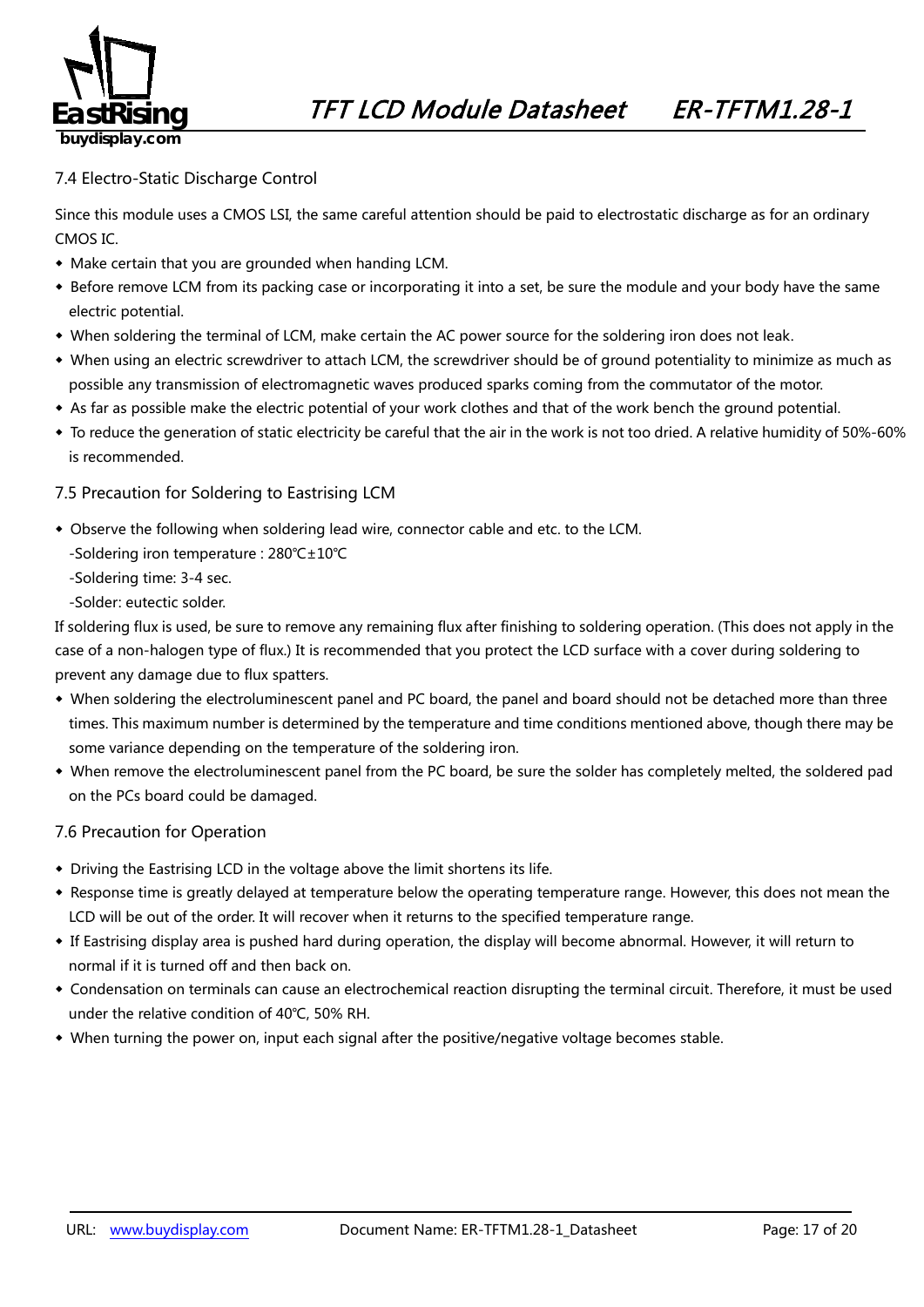

### 7.7 Limited Warranty

*49B163*Unless agreed between Eastrising and customer, Eastrising will replace or repair any of its LCD modules which are found to be functionally defective when inspected in accordance with Eastrising LCD acceptance standards (copies available upon request) for a period of one year from date of shipments. Cosmetic/visual defects must be returned to Eastrising within 90 days of shipment. Confirmation of such date shall be based on freight documents. The warranty liability of Eastrising limited to repair and/or replacement on the terms set forth above. Eastrising will not be responsible for any subsequent or consequential events.

### 7.8 Return Policy

*2B4196*No warranty can be granted if the precautions stated above have been disregarded. The typical examples of violations are: -Broken LCD glass.

- -PCB eyelet damaged or modified.
- -PCB conductors damaged.
- -Circuit modified in any way, including addition of components.
- -PCB tampered with by grinding, engraving or painting varnish.
- -Soldering to or modifying the bezel in any manner.

Module repairs will be invoiced to the customer upon mutual agreement. Modules must be returned with sufficient description of the failures or defects. Any connectors or cable installed by the customer must be removed completely without damaging the PCB eyelet's, conductors and terminals.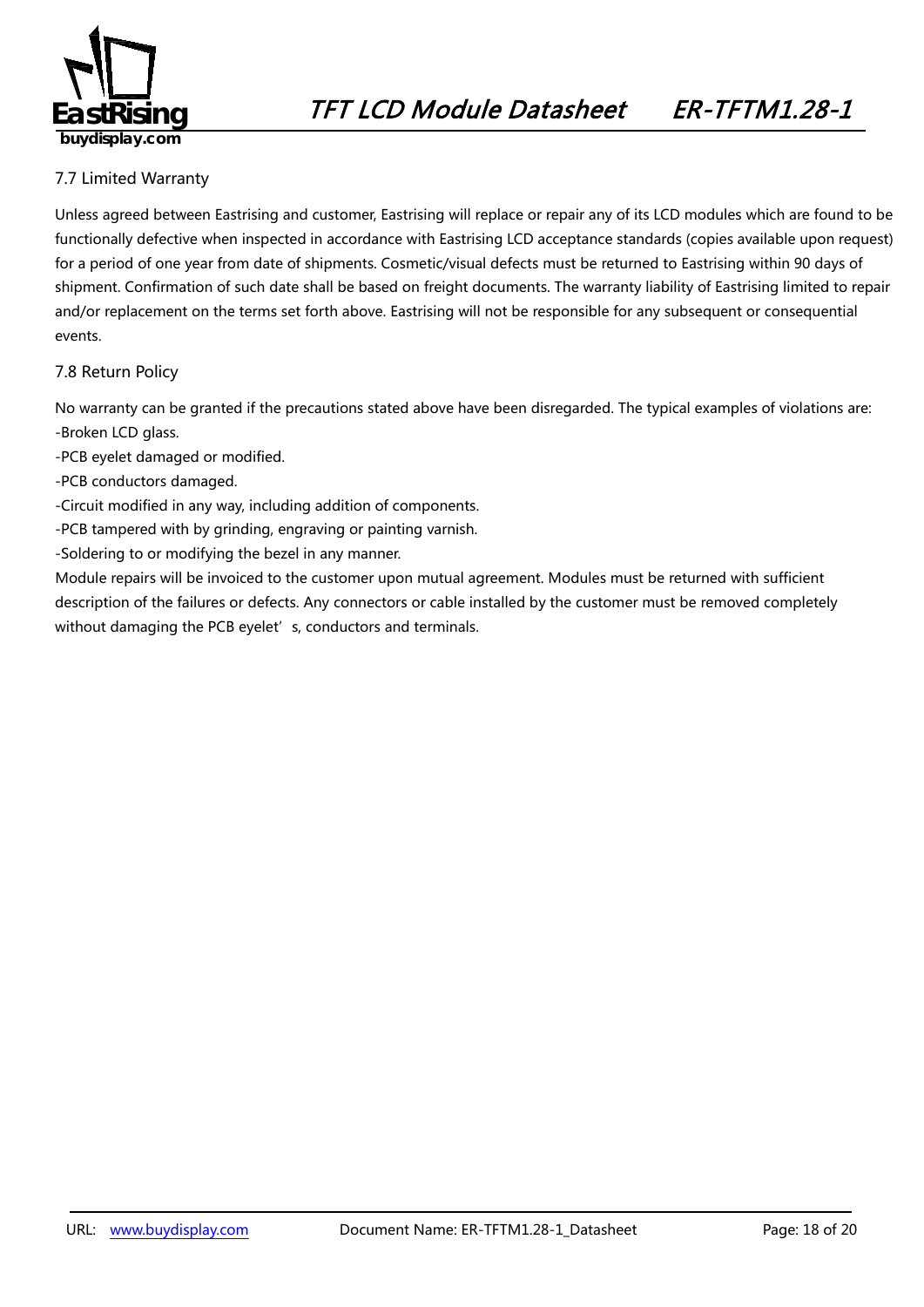

### **8. IMAGE STICKING**

### 8.1 What is Image Sticking?

If you remain a fixed image on LCD Display for a long period of time, you may experience a phenomenon called Image Sticking. Image Sticking - sometimes also called "image retention" or "ghosting" - is a phenomenon where a faint outline of a previously displayed image remains visible on the screen when the image is changed. It can occur at variable levels of intensity depending on the specific image makeup, as well as the amount of time the core image elements are allowed to remain unchanged on the screen. In POS applications, for example, a button menu which remains fixed, or in which the

"frame" elements (core image) remain fixed and the buttons may change, may be susceptible to image sticking. It is important to note that if the screen is used exclusively for this application, the user may never notice this phenomenon since the screen never displays other content. `It is only when an image other than the "retained" image is shown on the screen that this issue becomes evident. Image sticking is different that the "burn-in" effect commonly associated with phosphor based devices.

### 8.2 What causes Image Sticking?

Image sticking is an intrinsic behavior of LCD displays due to the susceptibility to polarization of the interior materials (liquid crystals) when used under static, charged conditions (continuously displaying the same image). The individual liquid crystals in an LCD panel have unique electrical properties. Displaying a fixed pattern - such as the POS menu described above – over prolonged periods can cause a parasitic charge build-up (polarization) within the liquid crystals which affects the crystals' optical properties and ultimately prevents the liquid crystal from returning to its normal, relaxed state when the pattern is finally changed. This effect takes place at a cellular level within the LCD, and the effect can cause charged crystal alignment at the bottom or top of a crystal cell in the "z" axis, or even crystal migration to the edges of a cell, again based on their polarity. These conditions can cause image sticking over an entire area, or at boundaries of distinct color change respectively. In either case, when the liquid crystals in the pixels and sub-pixels utilized to display the static image are polarized such that they can not return fully to their "relaxed" state upon deactivation, the result is a faint, visible, retained image on the panel upon presentation of a new, different image. The actual rate of image retention depends on variation factors such as the specific image, how long it is displayed unchanged, the temperature within the panel and even the specific panel brand due to manufacturing differences amongst panel manufacturers.